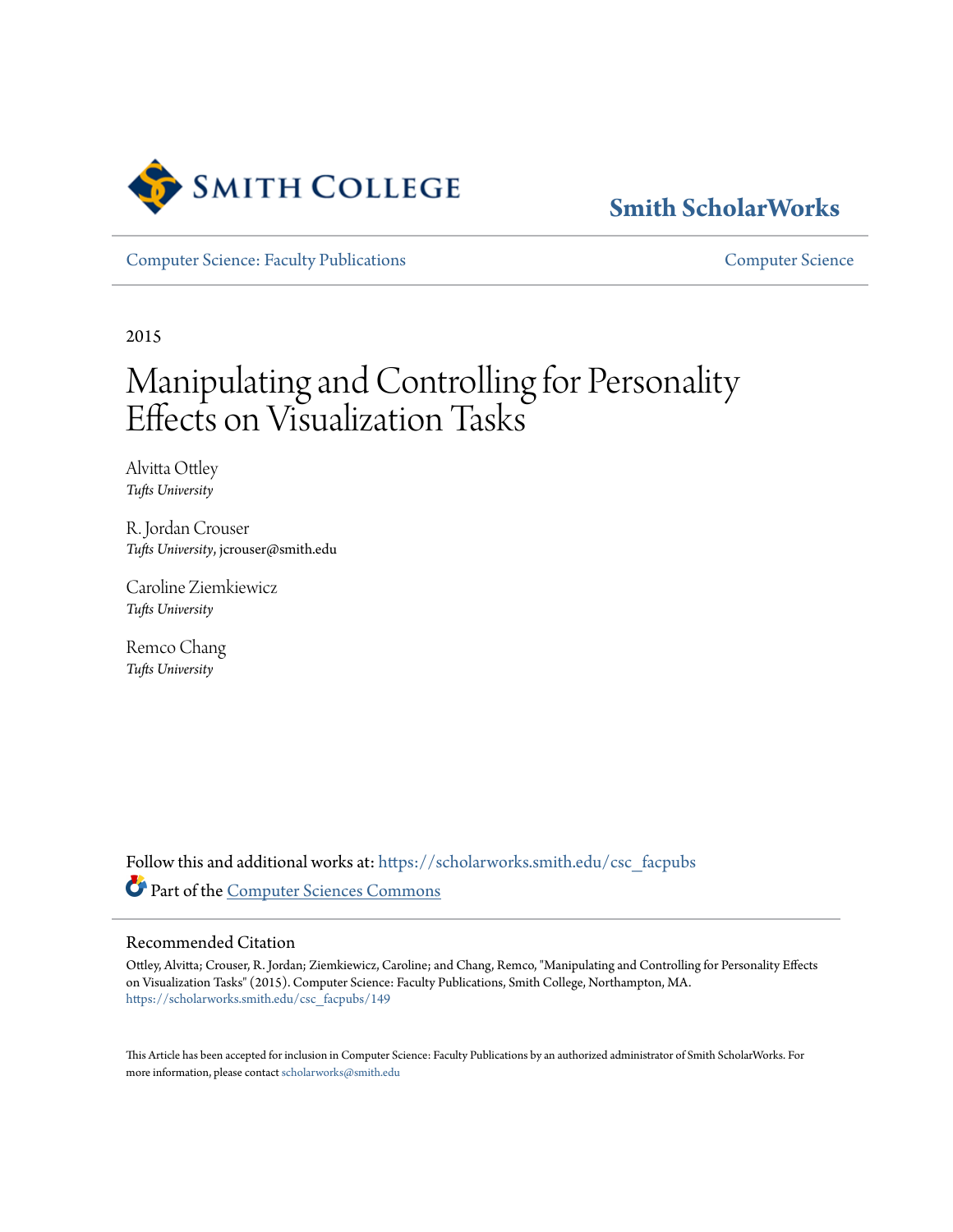## Manipulating and Controlling for Personality Effects on Visualization Tasks

## Author Institution email@institution.edu

October 28, 2013

#### Abstract

Researchers in human-computer interaction and visualization have recently been challenged to develop a better understanding of users' underlying cognitive processes in order to improve system design and evaluation. While existing studies lay a critical foundation for understanding the role of cognitive processes and individual differences in visualization, concretizing the intuition that each user experiences a visual interface through an individual cognitive lens is only half the battle. In this paper, we investigate the impact of manipulating users' personality on observed behavior when using a visualization. In a targeted study, we demonstrate that personality priming can result in changes in behavior when interacting with visualizations. We then discuss how this and similar techniques could be used to control for personality effects when designing and evaluating visualizations systems.

## 1 Introduction

Recent research indicates that personality plays an important role in performance when using a visualization system [7, 19] and that measures of some personality traits can serve as predictors of a user's willingness to adapt their mental model to various visual metaphors [19]. What these findings underscore is the importance of considering individual differences such as users' personality when designing new visualizations. Given the increasing number of known individual differences that affect performance [7, 8, 15, 19], it is likely that one or more can cause a user to perform less optimally on a visual design. The findings also highlight how nuances in personality can affect evaluation, indicating that traditional measures of efficiency (speed and accuracy) may not fully capture the impact of a visualization design. Now armed with a better understanding of how individual differences impact performance with various visualizations, the question arises: Can we prime users to control for personality effects?

Researchers in HCI and psychology have investigated the efficacy of priming an individual's personality with the intent of temporarily influencing behavior. Studies include using emotionallycharged visual stimuli to inspire creativity [15] and eliciting varying levels of conformity by having users read words with positive or negative connotations [4]. Results indicate that noninvasive priming tasks can result in significant behavioral changes. In light of these findings, we posit that through priming, we may also be able to elicit performance changes when using visualization systems, specifically changes in speed and accuracy.

We focus our study on the effects of priming a well-established personality trait known as *locus of control* (LOC). LOC measures the extent to which an individual believes that events are determined by their actions or by external forces. Persons with a more *internal* LOC feel strongly that events are contingent upon their own actions, and those with a more *external* LOC believe that events are shaped more by outside forces than by their own influence. Research in personality psychology suggests that an individual's LOC may vary over time, and may even be intentionally manipulated [6, 11]. Additionally, a recent study by Ziemkiewicz et al. showed a strong correlation between LOC score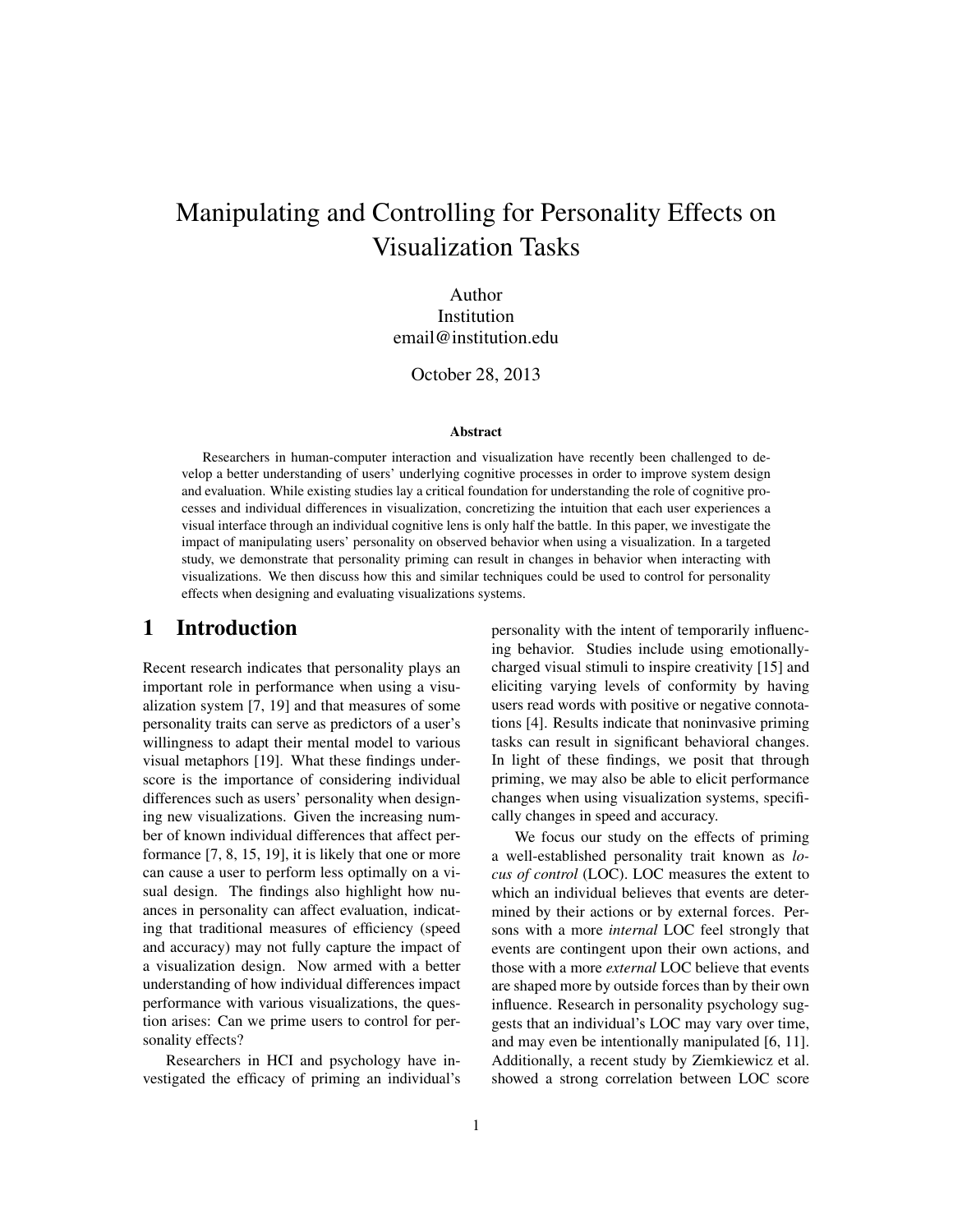and users' speed and accuracy on visualizations employing varying visual metaphors [19].

Inspired by these preliminary findings, we hypothesize that we can significantly influence a user's speed and accuracy on visualization tasks by using priming techniques. Specifically, we expect that prompting an average user to be more internal will make them exhibit the behavior of internal participants from Ziemkiewicz et al., and we expect a reverse effect when prompting an average user to be more external. Similarly, we posit that prompting internal participants to be more external and external participants to be more internal will lead to a reduction of differences between the groups, if not a full reversal of the original effect.

To test our hypothesis, we replicate the experimental design by Ziemkiewicz et al. [19] using existing priming techniques to manipulate LOC [6]. After priming, we measure users' performance as they complete search and inferential tasks on two hierarchical visualizations. We recruited three hundred online subjects with varying LOC scores via Amazon's Mechanical Turk and demonstrate that a small priming task is sufficient to significantly impact performance when performing complex tasks.

## 2 Background

There exist many well-vetted techniques for priming personality factors. For example, Epley et al. used nonconscious priming to elicit conformity to social pressures [4]. Participants were given a scrambled sentence task containing words related to either conformity or rebellion, and were told that they were performing a pilot test. They found that this priming task was sufficient to elicit conformity in a subsequent social scenario. Chalfoun et al. introduced subliminal cues to enhance users' learning capabilities when using tutoring systems [3]. They found that by including positive cues such as hints to encourage inductive thinking, they were able to increase reasoning ability and improve decision making when solving logic problems.

Lewis et al. studied the effect of affective priming on creativity by having participants choose images for their background when using drawing applications [15]. Participants were asked to select an image from one of the following randomlyassigned sets of priming stimuli: positive (e.g. smiling babies), neutral (e.g. hammers), negative (e.g.

images of dead bodies) and control (no image). They found that individuals who were positively primed produced the most creative drawings as well as the highest quantity of drawings, providing evidence that affective priming can have a positive influence on productivity and creativity.

Harrison et al. extended their study of affective priming by measuring its impact on performance using information visualization [8]. Participants were asked to read a short story designed to elicit either positive or negative emotional responses. They were then asked to perform standard graphical perception tests. The results indicated that positive affective priming can be used to improve accuracy when interpreting certain visualizations [8].

#### 2.1 Priming LOC

Similar priming techniques have been used to manipulate the personality trait *locus of control* (LOC). As previously stated, LOC measurers the extent to which a person believes that external events are influenced by their own behavior. Using the Rotter construct [18], individuals are scored on a 23-point scale where the extreme high and low ends of the scale are categorized as *internal* and *external*, respectively. Persons who score higher on the scale (*internals*) believe that events are contingent upon their own actions, while persons who score lower on the scale (*externals*) believe that events are controlled by external forces or supernatural beings.

Research in psychology has shown that higher LOC scores correlate with increased effectiveness at work [12], better academic performance [5] and greater ability to cope with stress [1]. A person's orientation on the locus of control scale also affects their learning style. Cassidy and Eachus [2] showed that internals are more likely to practice deep learning, while externals are more likely to practice surface learning. This implies that there is a relationship between locus of control and general problem solving techniques, which suggests a potential effect of locus of control on problem solving using visualizations.

Fisher et al. [6] used priming to investigate the effects of psychological intervention targeting LOC in persons with disabilities. In this study, patients with chronic lower back pain were randomly primed to score higher (measure more internal) or lower (measure more external) on the LOC scale. Researchers primed participants' LOC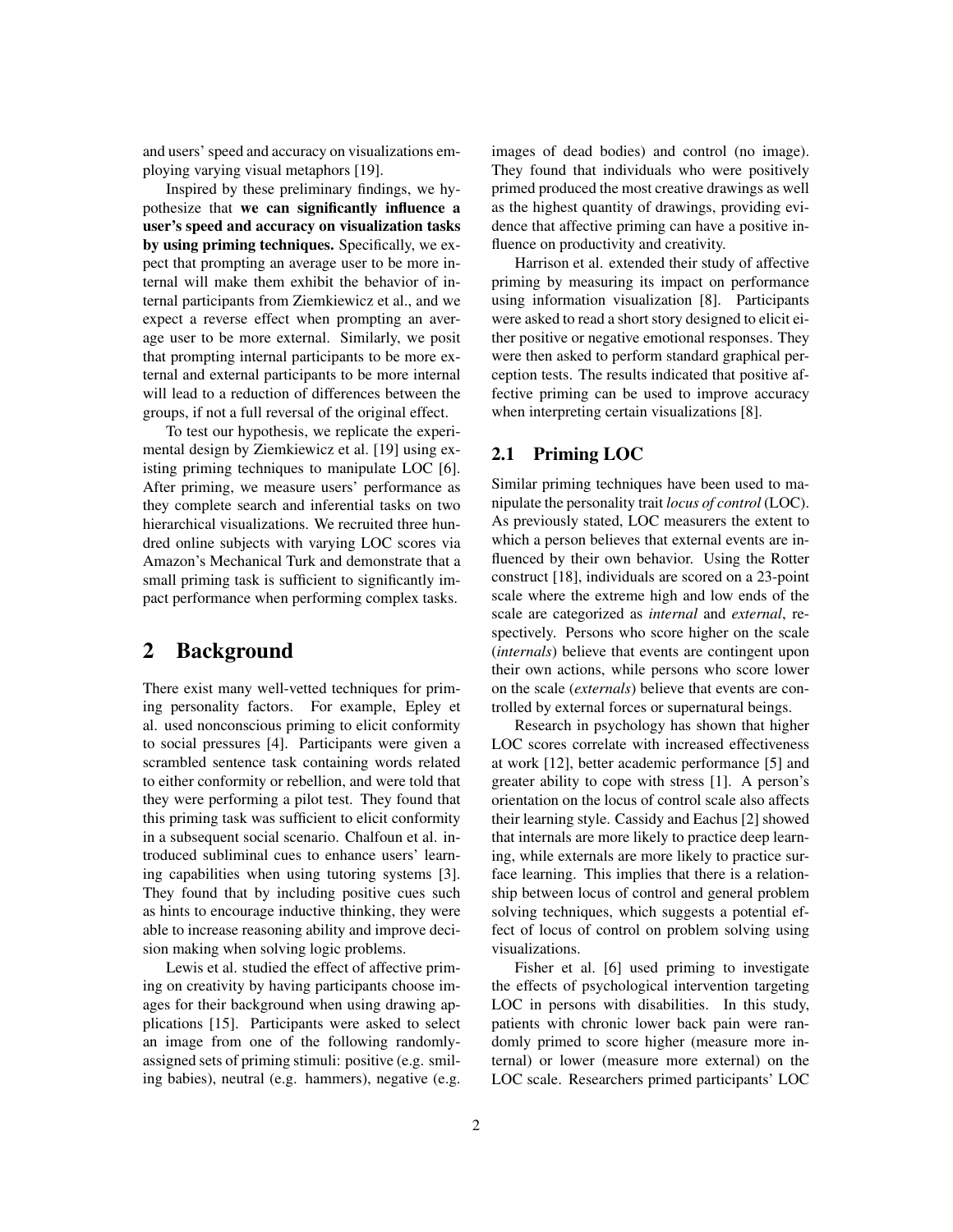by asking experience recall questions: participants were asked to describe either times when they felt in control (thereby increasing their LOC score) or times they did not feel in control (thereby decreasing their LOC score). They found a significant difference in LOC scores before and after the application of this priming technique. They then assessed patients' perceived and actual physical ability using a lifting task. They reported that patients who were primed to be more internal spent more time on average performing the lifting task and selected heavier weights than the externally-primed group. Patients primed to be more external were significantly more likely to decline to participate in the lifting task. These results indicate that LOC can be primed using experience recall, and also demonstrates that priming LOC can influence behavior.

### 2.2 LOC and Performance on Visualization Systems

A 2010 study by Green et al. found a correlation between LOC and performance on two hierarchical visualizations [7]. They reported that LOC can be used to predict completion times as well as insight when using the two visualization tools. However, the source of the distinction between the two interfaces was ambiguous due to significant design differences between the two visualization systems.

Ziemkiewicz et al. extended this work by simplifying the visualizations studied, in order to isolate the variable of layout design [19]. They replicated Green et al.'s original study using four visualizations with visual metaphors that gradually shift from list-like to containment-like (see Figure 1). Their findings suggest that the observations reported by Green et al. were likely an interaction between LOC and the visualizations' *layout style*. As the visualizations became more container-like, participants with an internal LOC performed more poorly on inferential questions, while those with an external or average LOC performed equally well across all visual layouts. They hypothesized that an internal LOC may be associated with greater difficulty at adapting to visualizations with a strong containment metaphor, and that these participants may have difficulty with novel visual layouts.

While these studies demonstrate a relationship between LOC and performance with various visual layouts, a user's LOC is not always stable [6, 11], making the prospect of designing or evaluating based on user personality more complicated. However, we demonstrate that this instability may in fact be advantageous. In this work, we show that we can use priming to manipulate LOC in order to achieve performance changes when using a visualization system and discuss how this can be used to control for personality effects when designing and evaluating visualizations systems.

## 3 Experiment

To test our hypotheses we replicated the study by Ziemkiewicz et al. [19], holding constant the views, datasets, and questions to enable us to make accurate comparisons between the two results. We conducted a targeted study extending the prior work by applying the experience recall techniques introduced by Fisher et al. [6] to manipulate participants' LOC. We measured participants' baseline LOC prior to the main task using a 23-point Rotter LOC Scale [18] and used this score to assign priming groups:

> • Participants who scored higher than 15 (designated *internal*) were given a task designed to decrease LOC score and assigned to group  $I^{\rightarrow E}$ . Participants of this group were expected to exhibit performance measures that are similar to the average participants reported by Ziemkiewicz et al. [19].

> • Participants who scored lower than 10 (designated *external*) were given a task designed to increase LOC score and assigned to the group  $E^{\rightarrow I}$ . These participants were also expected to exhibit performance measures that are similar to the average participants of the previous study.

> • Participants who scored between 10 and 15 (designated *average*) were randomly given a priming task and assigned to the appropriate group, either  $A^{\rightarrow I}$  or  $A^{\rightarrow E}$ . We anticipated that average users who were primed internal or external, would exhibit performance measures similar to the internal users of the previous study, while those who were primed external would exhibit performance measures similar to the external users.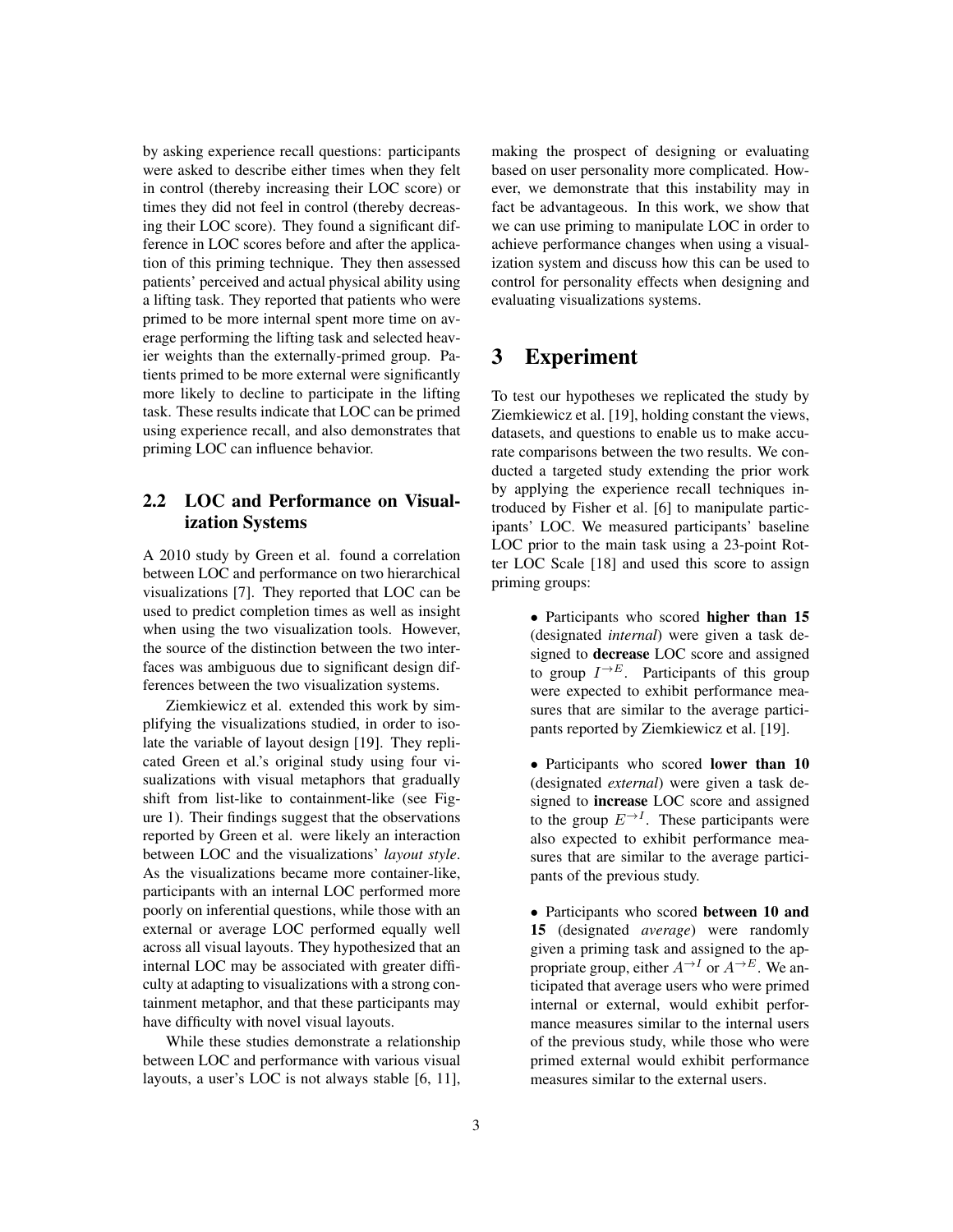

Figure 1: The two visualization used in the current study. They were two of the four visualizations designed by Ziemkiewicz et al [19]. V1 was designed to have a list-like metaphor while v2 was designed to be container-like.

For simplicity, we used only the most extreme views (see Figure 1) presented by Ziemkiewicz et al. [19], as their results were most compelling for these views. The order in which the views were presented was randomized, and participants were asked to complete a search and an inferential task for each view.

#### 3.1 Participants

We recruited 300 participants via Amazon's Mechanical Turk service. Mechanical Turk is an online market place that allows individuals to be recruited to complete small tasks for remuneration. Though the service is increasingly being used as a research tool because a large number of diverse participants can be recruited in a short period of time [10, 9], it is not without reservations. There are indeed some factors that may affect the validity of the data gathered from online resources such as vote flooding and lack of incentive for completion [14], but the absence of these factors have heightened the appeal for the use of Mechanical Turk in Human-Computer Interaction and Visualization research. It is especially useful for studies such as this, where there is a ground truth for evaluating the results [13] and incentives can be given for correct responses [14].

Of the 300 recruited, we discarded the results of 71 participants for failure to complete the task

as required. Participants' data were also discarded if their interaction times were impractical (less than 10 seconds) and they also had no correct responses. The average LOC score was 12 on a 23-point scale  $(\sigma = 4.49)$  and there were 59 externals, 106 users with average LOC and 36 internals.

#### 3.2 Materials

#### 3.2.1 Locus Of Control Survey

Prior to beginning the experiment, each participant was given the a 29-question LOC personality survey. This survey is adapted from Rotter [18] and is comprised of a group of 23 forced-choice questions such that participants must choose either the external or internal response which best describes their belief. The remaining 6 questions are filler questions designed to disguise the purpose of the test. Once complete, a user was scored by counting the number of internal statements selected, with score of 0 meaning extreme external and a score of 23 meaning extreme internal <sup>1</sup>. The same locus of control test was administered at the end of the experiment to maintain consistency between the scoring.

#### 3.2.2 Priming

Participants were assigned to one of two priming tasks which were slight modifications of those used

<sup>&</sup>lt;sup>1</sup>This is reverse scored from the original Rotter survey which counts the number of external responses instead of internal responses.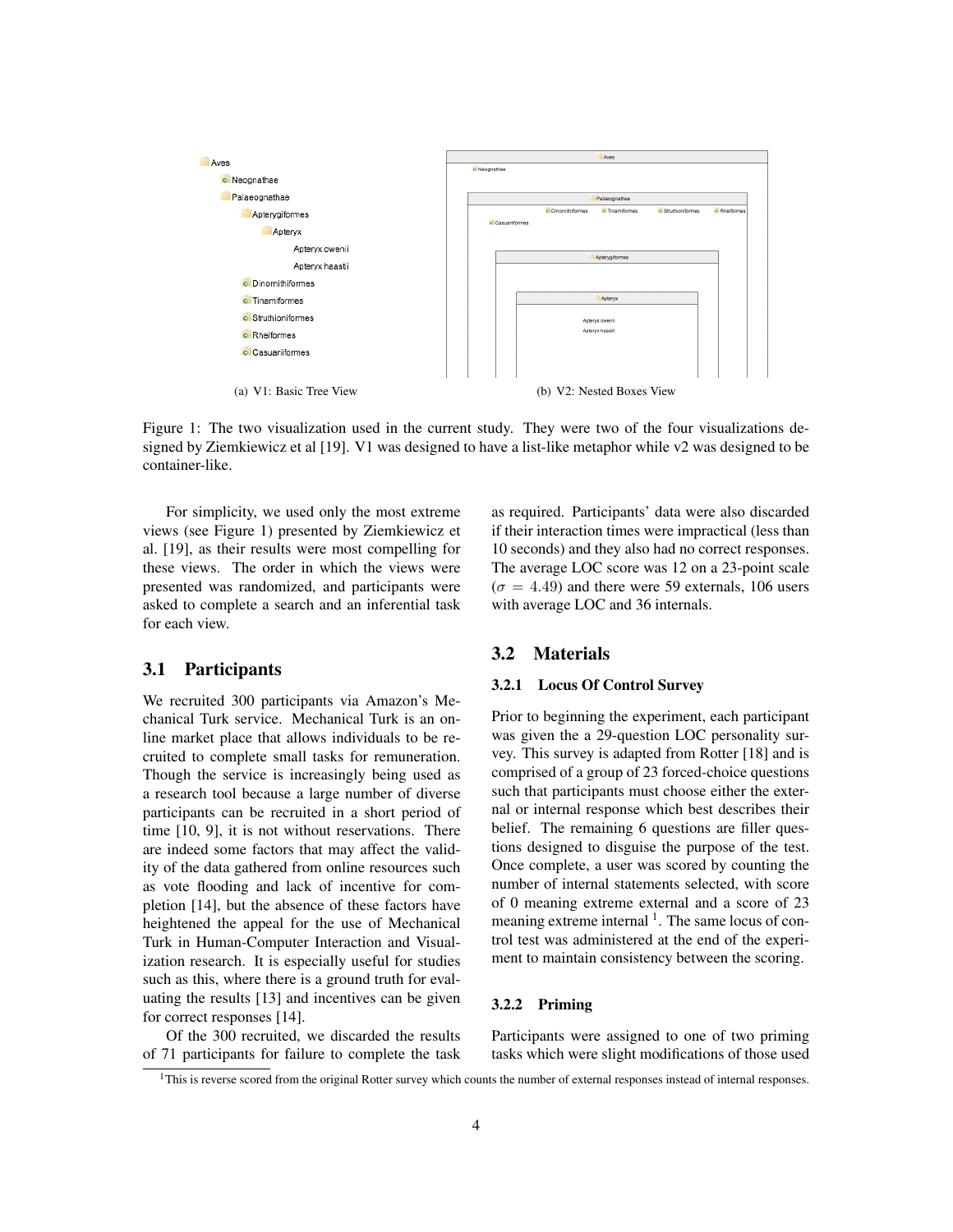by Fisher et al. [6]. In the first condition, participants were asked to describe times when they felt in control, which was designed to increase their LOC score (shifting their LOC toward *internal*). In the second condition, participants were asked to recall times when they felt they were not in control, which was designed to lower their LOC score (shifting their LOC toward *external*). Because our study was conducted via Amazon's Mechanical Turk, users completed priming tasks by entering at least three free-text examples of 100 words each to ensure effective priming. Below are the two priming stimuli used for this study.

*Priming Question 1 (Increase Locus of Control)* "We know that one of the things that influence how well you can do everyday tasks is your sense of control over problems you face. The more control you believe you have, the better you will succeed at the things you try and do. If you feel optimistic and able to make the best of your situations, you will do very well. In the spaces provided below, give 3 examples of times when you have felt in control and achieved things well. Each example must be at least 100 words long."

*Priming Question 2 (Reduce Locus of Control)* "We know that one of the things that influence how well you can do everyday tasks is the number of obstacles you face on a daily basis. If you are having a particularly bad day today, you may not do as well as you might on a day when everything goes as planned. Variability is a normal part of life and you might think you can't do much about that aspect. In the spaces provided below, give 3 examples of times when you have felt out of control and unable to achieve something you set out to do. Each example must be at least 100 words long."

#### 3.2.3 Views

Instead of using the four visualizations as described in Ziemkiewicz et al., we simplified our study and used only the two extreme visualizations, V1 and V2. V1 displays data in a list-like fashion similar to that of Internet Explorer where hierarchy relationship is represented by indentation, and V2 employs a *hierarchy as containment* [20] metaphor and uses nested boxes to represent relationship. Like Ziemkiewicz et al. we limited the exploration of the visualization so that only one sub-tree can be explored and if the user attempted to explore another, the previously explored sub-tree would collapse to its original position. This maintains consistency with respect to the maximum amount of information that is displayed by each view. We also maintained consistency between the visualizations by keeping icons, text sizes and interaction styles constant for the two views.

#### 3.2.4 Datasets

| <b>Dataset Name</b> | <b>Number of Species</b> | <b>Non-leaf Nodes</b> |
|---------------------|--------------------------|-----------------------|
| Amphibia            | 92                       | 94                    |
| Aves                | 112                      | 145                   |
| Eutheria            | 92                       | 94                    |
| Lepidosauria        | 99                       | 126                   |

Table 1: The size of the four datasets used in the study.

The datasets presented in this study are also the same as the ones used by Ziemkiewicz et al. The previous work adapted four subsets of the full taxonomic tree from the National Center for Biotechnology Information's Genome database [16]. For every leaf, they presented information for that species such as the date when the entry was last updated and the number of proteins and genes stored in the database. Each dataset consisted of a phylogenetic tree where each leaf node is a species. The four datasets had an average of 98.75 leaf nodes (individual species) and 114.75 non-leaf nodes (Table 1).

#### 3.2.5 Tasks

Consistent with the previous study, participants were then asked to complete a search task and an inferential task using each view. For each task, users were presented with a question and were expected to explore the visualization to retrieve the answer (Table 2). The search task was a simple look-up task whereby the user was asked to find information about a single species within a specific category. For example,

> Under the classification "Falco," find the species with a "Length" value over 18000.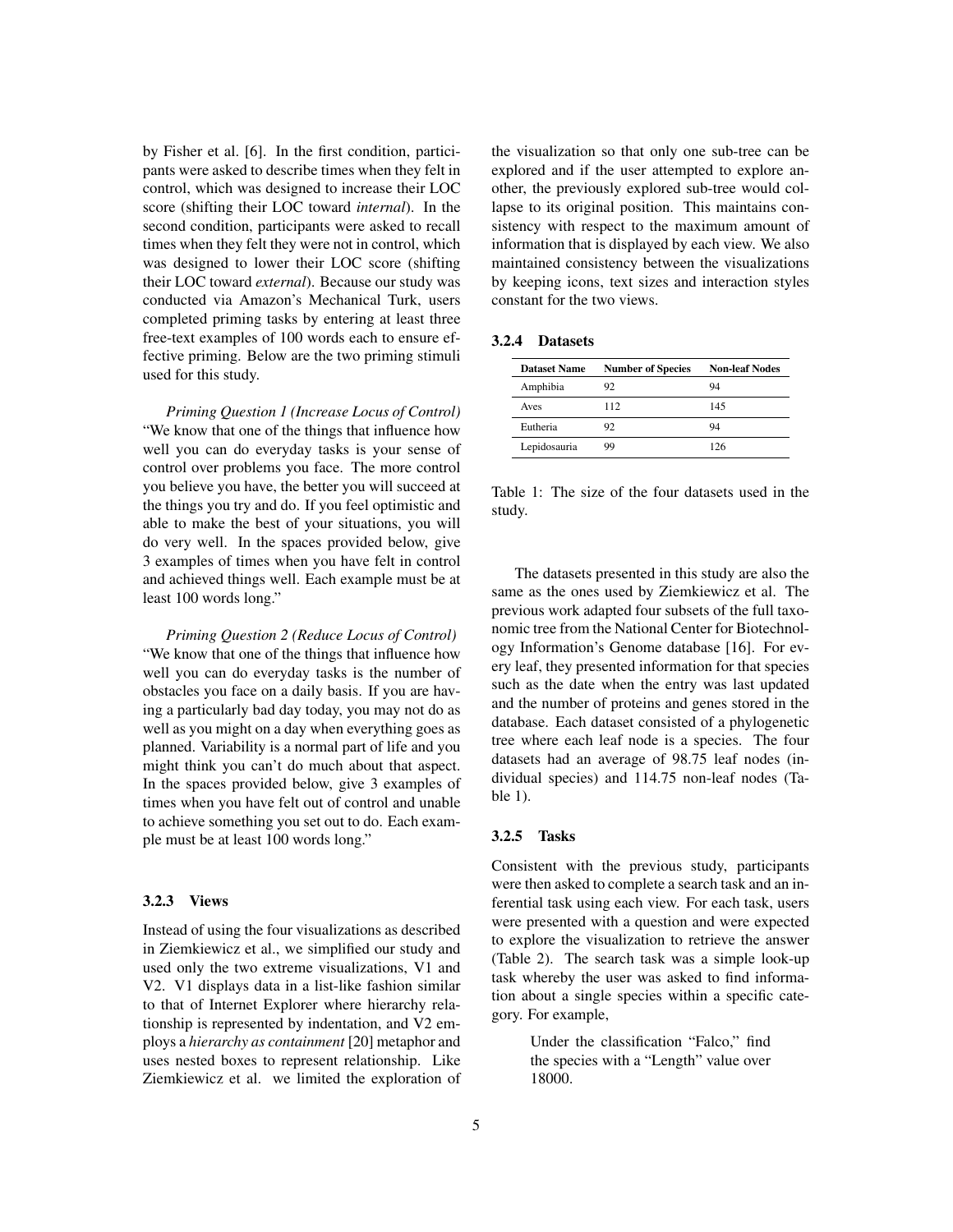#### Table 2: The eight task questions seen in the study.

| <b>Dataset</b> | <b>Ouestion Type</b>  | <b>Ouestion</b>                                                                                                                                                                                                                                                                                                  |
|----------------|-----------------------|------------------------------------------------------------------------------------------------------------------------------------------------------------------------------------------------------------------------------------------------------------------------------------------------------------------|
| Amphibia       | search<br>inferential | Within the classification "Batrachuperus," which species was most recently updated?<br>Under "Anura," find the classification "Bufo" and note the subclasses it contains. There is another classification under "Mesobatra-<br>chia" that has something notable in common with "Bufo." Find that classification. |
| Aves           | search<br>inferential | Under the classification "Falco," find the species with a "Length" value over 18000.<br>Looking in "Sphenisciformes," find the classification "Eudyptula" and note the species under it. Now look in "Threskiornithidae" for<br>a classification that has something notable in common with "Eudyptula."          |
| Eutheria       | search<br>inferential | Within the classification "Tarsius," find the species which was most recently updated.<br>Under "Caniformia," find the classification "Canis" and note the subclasses and species it cotains. Now find another classification<br>under "Ursidae" that has something notable in common with "Canis."              |
| Lepidosauria   | search<br>inferential | Under the classification "Bipes," find the species with the lowest "Length" value.<br>Within "Scincomorpha," find the classification "Lacerta" and note the species under it. Now look in "Crotalinae" for a classification<br>which has something in common with "Lacerta."                                     |

The inferential task asked the user to first find a specific classification and then find another classification with similar properties, forming a more complex analytical task. For example:

> Looking in "Sphenisciformes," find the classification "Eudyptula" and note the species under it. Now look in "Threskiornithidae" for a classification that has something notable in common with "Eudyptula".

#### 3.3 Procedure

Participants were first asked to complete the LOC survey. Once this was completed, their locus of control score was calculated and each participant was then issued one of the two experience recall questions. The main portion of the study consisted of two sessions, one with each view, and for each session, participants were presented with a search task then an inferential task. After completing both sessions, they once again completed the LOC survey for which the order of the questions were altered.

We measured each participant's training times, interaction times and times taken to record their responses. Additionally, we recorded their initial LOC score as well as their post survey LOC scores.

## 4 Results

#### 4.1 Priming

For all but one group  $(A^{\rightarrow I})$ , the priming prompts were successful at influencing the participants' LOC scores in the desired direction. We ran t-tests on the pre-test and post-test LOC scores for each of the priming groups, and in each case the change was significant at a  $p < .01$  level. The group  $A^{-1}$  was not significant with  $p = .3$ . Although we observed the statistically significant changes with the other groups, on average the mean difference was small in each case, with the mean magnitude of difference being  $M = 1.69$  in the average group,  $M = 1.45$ in the internal group, and  $M = 1.37$  in the external group.

#### 4.2 Impact on Response Time

Although the change in LOC scores was not dramatic, our analysis revealed strong evidence that priming successfully caused performance changes on the visualization tasks. Consistent with findings by Ziemkiewicz et al. [19], we found significant differences in response time for inferential questions but not for search questions. Therefore, in the following analyses, we refer only responses to inferential questions unless otherwise indicated.

We found a high degree of variability among our subjects in terms of overall response time to inferential questions ( $M = 263.5s, \sigma = 240.8$ ). For this reason, we chose to analyze our primary hypothesis using a repeated measures design. To test our main hypothesis, we performed a repeated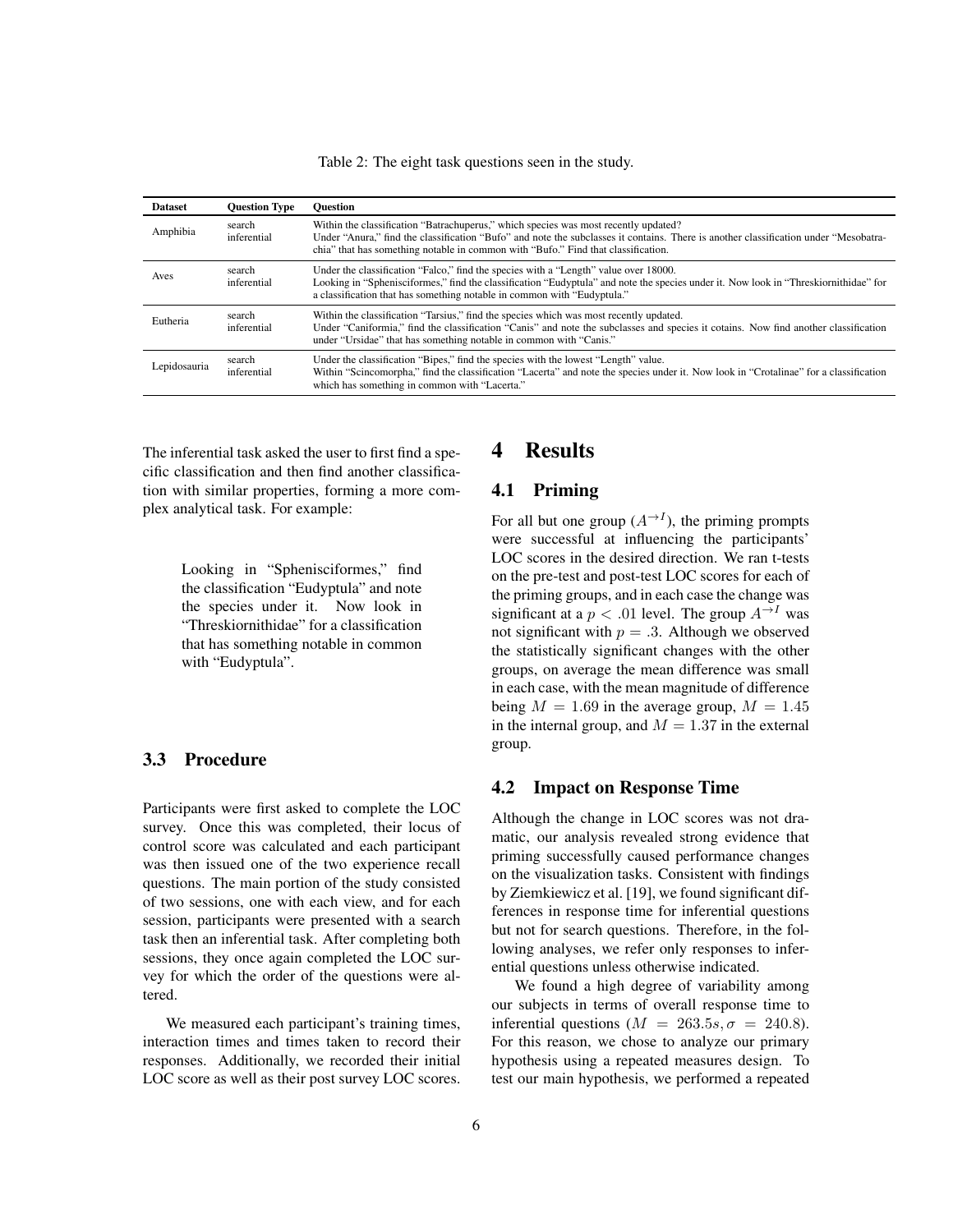

Figure 2: Mean correct response times on inferential task questions across the two views for each of the four priming groups. The average participants were successfully primed to behave as internal participants, while the internal and external participants were successfully primed to be more average.

measures ANOVA on Correct Response Time using a  $2 \times 4$  mixed design of Visual Layout (withinsubjects) by Priming Group (between-subjects). The ANOVA uncovered no significant main effect of Visual Layout, perhaps because the differences in performance across priming groups counteracted the overall differences in the effectiveness of each layout type. However, this test revealed a significant interaction between Visual Layout and Priming Group,  $F(3, 57) = 2.85, p < .05$ . This finding indicates that different priming groups showed significantly different patterns of performance between the two views.

Analysis indicates that introducing a priming stimulus was generally successful in affecting participants' performance. For group  $I^{\rightarrow E}$ , the response time difference between V1 and V2 was much smaller than those reported by Ziemkiewicz et al. [19], which indicates that participants with an internal baseline LOC were successfully primed to elicit the behavior of average users reported in the previous study (see Figure 2(a)). Likewise, priming the group  $E^{\rightarrow I}$ , successfully elicited performance measures similar to the average users of the previous study (see Figure 2(b)).

Priming was equally effective at influencing the

performance of participants with an average baseline LOC. Ziemkiewicz et al. reported that averagescoring participants showed no significant difference in response time or accuracy across the four visualization views [19]. As described in the previous section, we primed half of these participants to be more external and half of them to be more internal. The response time results for both groups indicate that priming was indeed successful in causing performance differences:

- Group  $A^{-1}$  performed much more slowly on V2, with  $M = 456.2s$  and  $\sigma = 541.4$ , as compared to V1, with  $M = 215.5s$  and  $\sigma = 177.4$  (see Figure 2(c))
- Group  $A^{\rightarrow E}$  was conversely faster with V2, with  $M = 231.7s$  and  $\sigma = 137.1$  than with V1, with  $M = 348.8s$  and  $\sigma = 438.1$ , though to a lesser degree (see Figure  $2(d)$ )

The behavior of group  $A^{\rightarrow I}$  mimics the results for highly internal participants reported by Ziemkiewicz et al. [19]. While the behavior of group  $A^{\rightarrow E}$  is clearly distinct from the averagescoring participants reported by Ziemkiewicz et al. [19], it does not replicate the results for their highly externals. Instead of showing no difference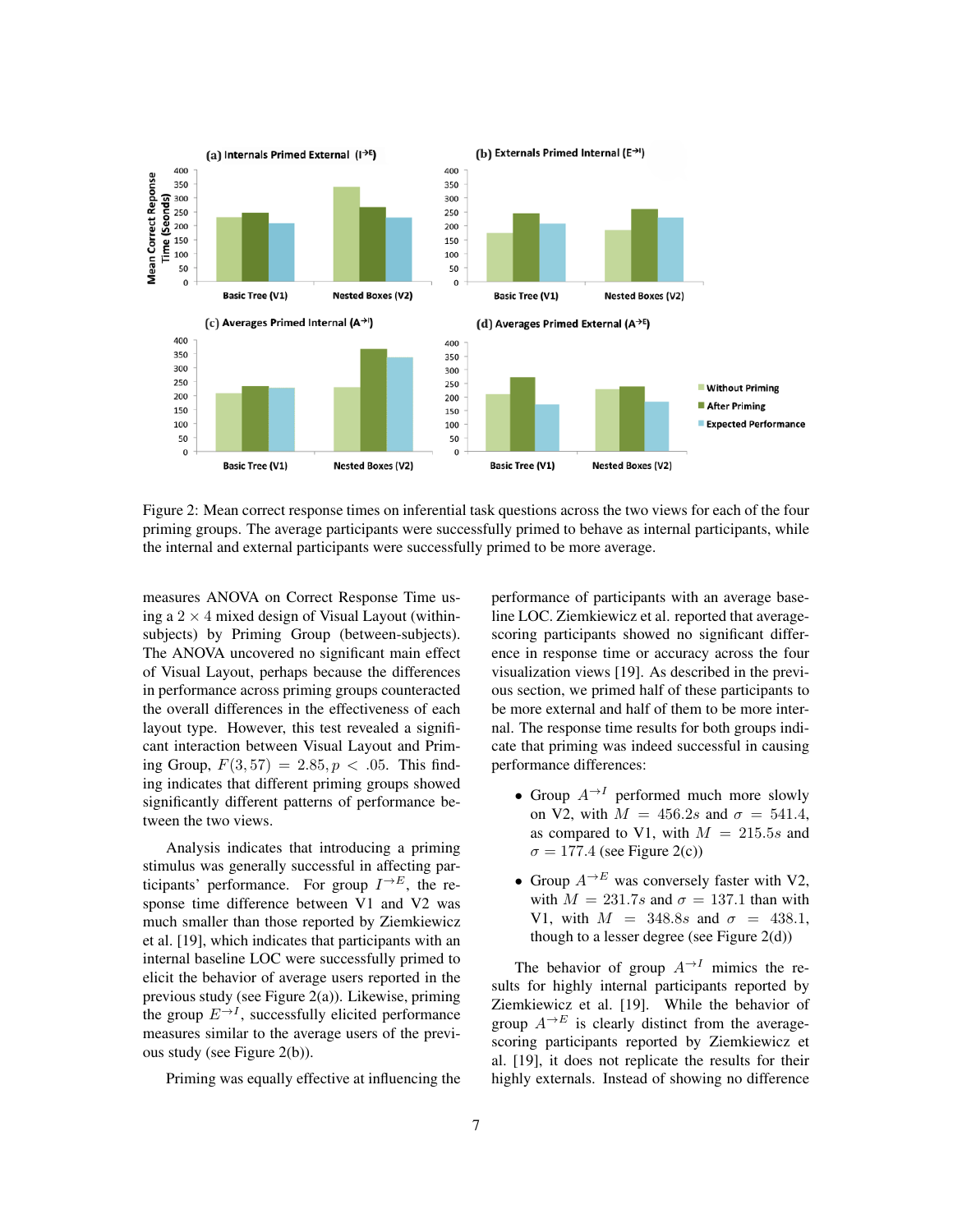in response time between V1 and V2,  $(t(46)$  =  $2.01, p = .68$ ).

#### 4.3 Impact on Accuracy

In addition to speed, we also examined participants' accuracy levels across views and priming groups. While we found no significant effects directly related to our initial hypothesis, we did find an unexpected result: when counts of accurate responses were aggregated across question type and visual layout, we found a significant effect of priming group on accuracy,  $\chi^2(3, N = 916) = 19.94, p <$ .001. Upon closer analysis, it is clear that this effect stems from the fact that participants in group  $E^{-1}$  were far more accurate overall with 63.5% correct responses. Differences in accuracy across the other three priming groups were not statistically significant:  $I^{\rightarrow E}$  49.2%;  $A^{\rightarrow E}$ , 45.1%; and  $A^{\rightarrow I}$ , 46.5%. These are comparable to the overall accuracy reported by Ziemkiewicz et al. [19]. While the previous study found that external participants were slightly more accurate overall than other participants, the magnitude of the difference was not comparable to that found in the current study.

Perhaps since the priming effect size was small on average, there was no significant correlation between amount of priming and performance difference. One notable finding is that those participants who did show a priming effect, i.e. those whose post-test score showed a difference in the direction predicted by the priming stimulus, were significantly more accurate overall. We counted accurate responses across all four questions (including search questions) and compared this accuracy count between the group that demonstrated an expected score change and the group that did not. The result was significant,  $t(227) = 2.26, p < .05$ . It is possible that this indicates that these participants were paying more attention to all parts of the study, affecting both the degree of their priming and their performance on the visualization tasks.

#### 4.4 Other Findings

Along with our primary hypotheses, we also examined whether other factors had an effect on performance between the two views. While these are not directly related to our main hypothesis, they do provide context for our findings. One question we studied was whether the base LOC reported by the participant at the beginning of the study affected their performance, as it did in the study by Ziemkiewicz et al. We found weak evidence that this may be the case. To test this question, we studied the correlation between pre-test LOC score and the extent of inferential response time difference between the tree view and the nested boxes view. We named this calculated variable "tree advantage", and note that it is a similar measure to the differences tested by our repeated measures ANOVA. Positive values of tree advantage correspond to faster performance on the basic tree view (V1) thus signifying a behavior like internals of previous studies. Negative values correspond to faster performance on the nested boxes view (V2) and a value of 0 means there was not performance difference between the two views (Figure 3).

We found no direct correlation between base LOC and tree advantage. However, the effect was less ambiguous when we split the participants by priming direction. Among participants who were primed to be more internal, the correlation was positive and approached significance  $(r(35) =$  $.31, p = .07$ , and the same was true among participants who were primed to be more external  $(r(26) = .35, p = .08)$ . A higher score on the LOC scale corresponds to a more internal locus. Therefore, a potential positive correlation suggests that within each group, there may be an effect such that the more internal a participant is, the more of a performance advantage the basic tree view offers, and vice versa. This suggests that users who measure high on the LOC scale (extreme internals) show little or no performance change after being primed.

One reason this effect doesn't appear when the two groups are aggregated is that, while the two trends are parallel, they are offset in such a way that the trend disappears when they are combined. While this effect is not statistically significant in the existing data, it does raise the possibility that, even in the presence of perceived control priming, innate LOC does still affect visualization performance difference. Taken together with the fact that the difference between pre- and post- LOC scores were small, there is a possibility that the performance difference seen may have been due to some other factor. A closer examination of the priming responses revealed that majority of the participants responded to the stimuli with emotionally charged life stories, and it is also possible that performance differences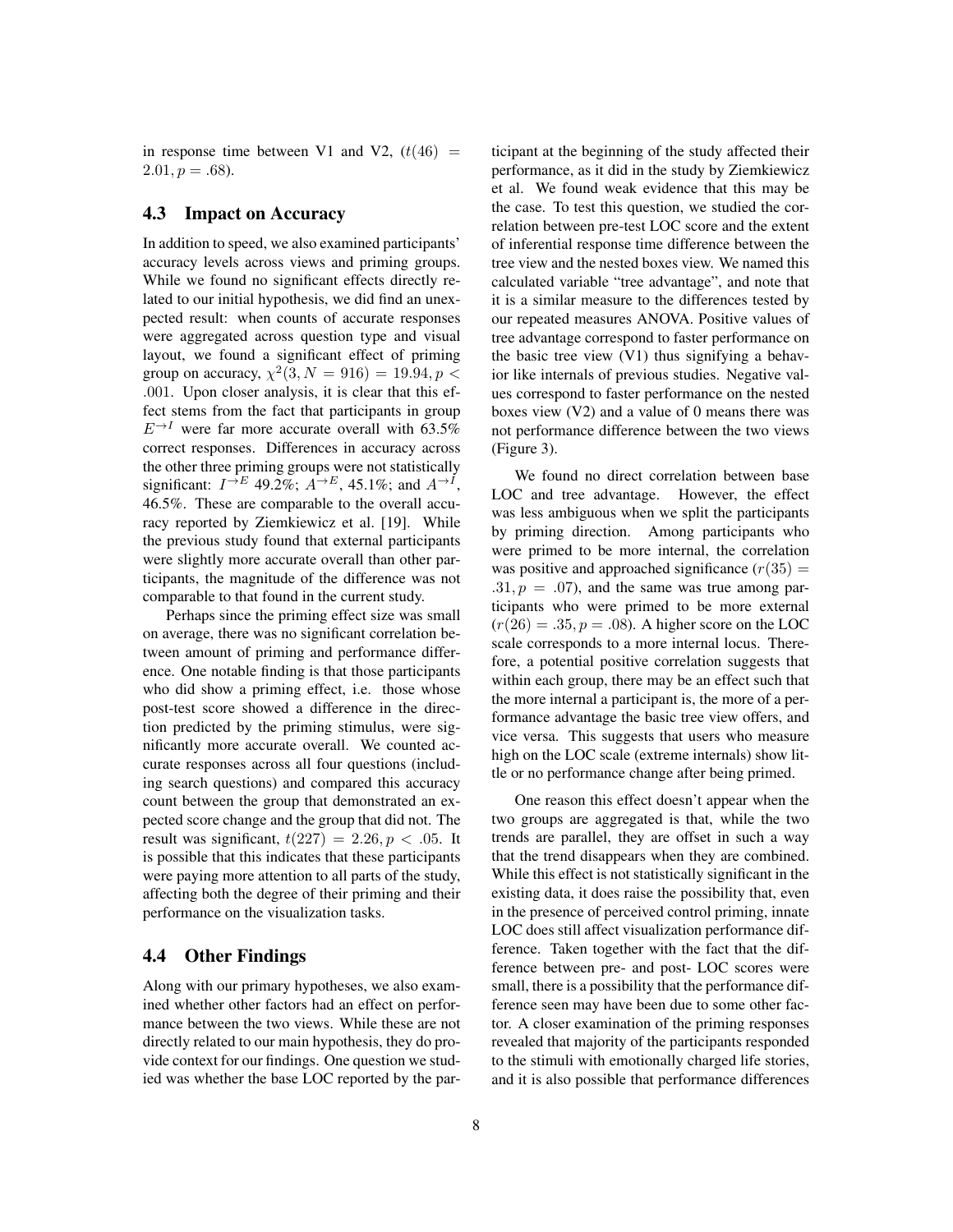

Figure 3: When users are divided by the direction in which they were primed, a correlation approaching (but not reaching) significance was found between pre-test LOC and the amount by which a participant performed faster with the basic tree view (V1). A higher score on the LOC scale indicates a more internal LOC. A positive value on the Y-axis indicates that the user was faster at answering inferential questions with the basic tree view, while a negative value means that the user was faster at answering inferential questions with the nested boxes view. Within each priming condition, there was a near-significant effect such that a more internal LOC was associated with a greater performance advantage for the basic tree view.

could somewhat be due to changes in participants' emotional state. A more focused experiment would be needed to verify this claim.

## 5 Discussion

Our results confirm that we can successfully use priming to alter users' performance during complex tasks. We were able to both reduce differences between extreme user groups as well as create differences between average users using priming. It is important to note that the change in performance is both *statistically* and *practically* significant. By asking internal users to recall times when they did not feel in control we are able to effect a remarkable improvement in performance: the response gap between the two views for internal users were reduced from 110 seconds (roughly two minutes) to just 20 seconds. Notably, we also found that priming affected a user's response time more than their accuracy. This is also true of previous work on metaphor priming and individual differences [21]. This is evidence that interactions between visual style and a their performance on the two views . This is still consistent with external users from Ziemkiewicz et

ations where efficiency is important.

al. Overall, the observed completion times for the current study were slightly slower than the those reported by Ziemkiewicz et al. One possible explanation could be differences between the time of day and the time of the week when the HITs were posted.

user's frame of mind may be more relevant in situ-

For all but one group  $(A^{\rightarrow E})$  we observed the expected completion times. While the average completion time for the  $A^{\to E}$  group was slower than the external users from Ziemkiewicz et al., the evaluation revealed no significant difference between

Although we reported significant changes in completion times, the mean change in F was small for groups that showed significant differences between pre-test and post-test LOC scores. Feedback from participants suggests this may be partly due to the fact that some users remembered their responses from earlier and tried to answer consistently. This could be an artifact of the Rotter LOC survey where for each question, the user chooses one of two state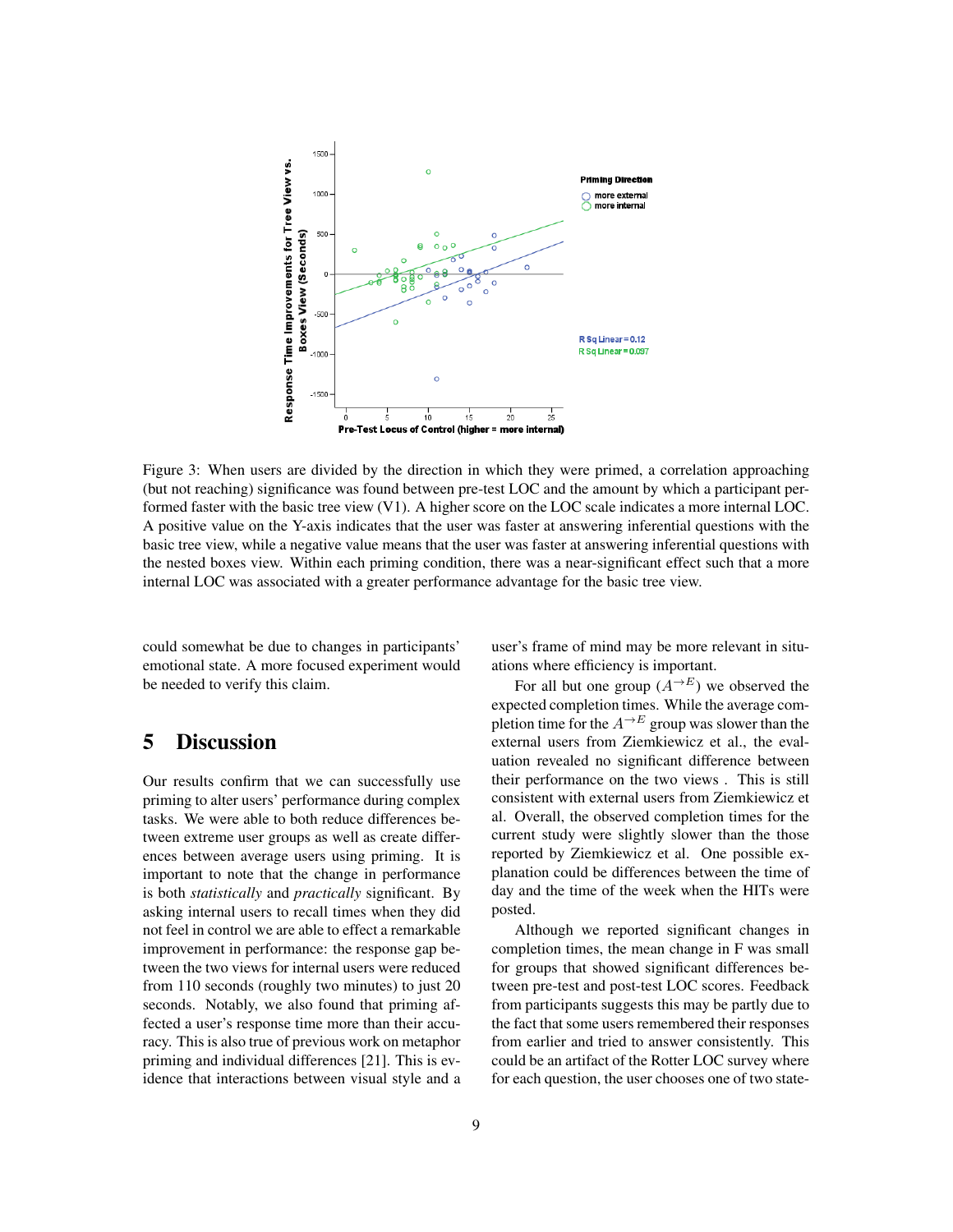ments which best describes them. For instance, one question asked users to choose between a statement that suggests that *there will always be someone who doesn't like you* and one which suggests that *if you can't get people to like you then you don't understand how to get along with others*. While we believe priming does affect perceived control of one's environment, the Rotter LOC may not be the appropriate tool for measuring small changes. Future work could investigate the use of other LOC surveys which uses a Likert scale instead of a forcedchoice scale.

To some extent, these results complicate previous findings on personality effects in visualization. We found no evidence that we are able to prime users with an extreme baseline LOC to adopt the behaviors of the other extreme using this technique. However, we were able to successfully prompt extreme users to exhibit behavior similar to averages. It is possible that users with a strong tendency in a certain personality trait can only be coaxed out of that tendency to a limited degree. This indicates that while volatile individual differences are still important factors to consider during design and evaluation, priming is not a panacea. In addition to furthering our understanding of the role of individual differences in future applications, these findings also shed light on the results of previous studies. In the next section, we discuss how this study relates to the design and evaluation of visualizations.

## 6 Implications

This and previous studies underscore that evaluating tools to help people think is a complicated endeavor. Our results suggest that traditional efficiency measures of speed and accuracy may not capture all of what we value in a visualization. While accuracy alone may not reflect the actual difficulty of a task, interaction time proves to be far too sensitive to minor changes in user inclination to provide generalizable information about a system. Evaluation must therefore go beyond simply analyzing the efficiency of a visual design but should also include methods that analyzes the user's cognitive factors.

The way people think and solve problem is often situation-dependent. It is entirely possible that subtle aspects of user study procedures, task question design, and even a researcher's behavior can initiate unintentional cognitive priming and contribute a participant feeling more or less in control. If task performance can be affected by a user's cognitive state, this kind of unintentional priming could harm the validity of evaluation results. This recalls Ziemkiewicz and Kosara's finding [20] that metaphors used in the wording of task questions can interact with visualization layout in an evaluation setting.

Priming can also be intentional. While we only focused on LOC for this study, previous work highlights how other cognitive states can also affect performance on visualization systems [8, 22]. In some cases, the interaction of cognitive states can negatively affect both a user's speed and accuracy and therefore negatively affect evaluation. One practical application of priming is that we may be able to negate these disadvantages. Before evaluating visualizations, researchers can explicitly or subconsciously nudge the user into a specific frame of mind. By subtly presenting a positive news article as participants wait to begin the experiment or displaying a positive picture, researchers could affectively prime participants, making them better suited to perform certain tasks. Researchers can also administer an "unrelated" pre-task to disguise priming stimuli.

#### 6.2 Design

One possibility for visualization design is to prompt a user into a certain frame of mind better suited for the tool at hand. For example, verbal or textual elements such as instructions could also be tuned to temporarily prime the user, improving their capacity for working with a specific interface type. A system could use language in its instruction texts that primes the user to adopt a different frame. It may even be possible to design elements in a more subtle way. Lewis et al. demonstrated how the use of images can influence a user's emotional state [15]. Subtly including images in an interface design may also improve the performance of someone who is having a bad day. Indeed, such prompting may be implicitly at work in existing designs and may af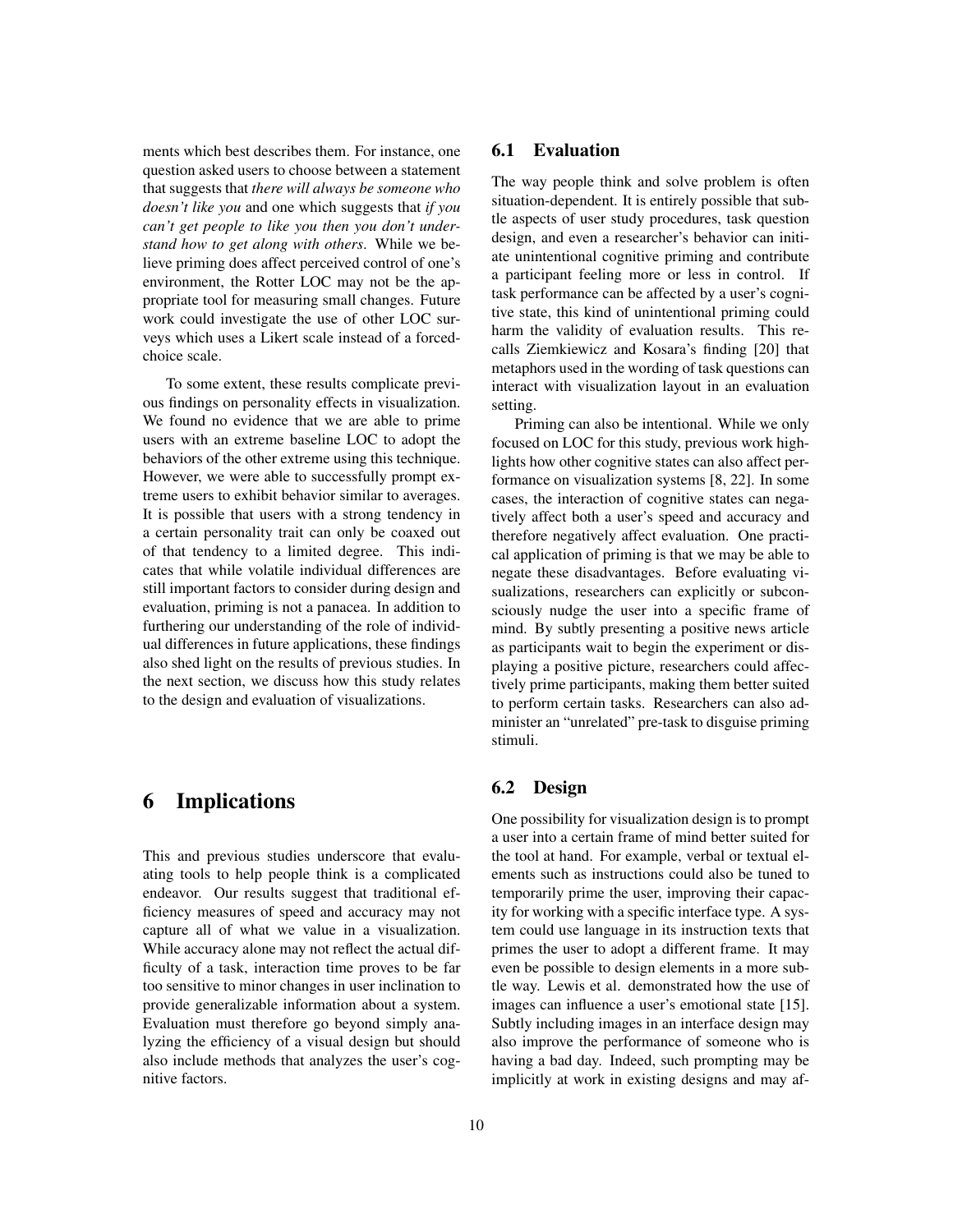fect other cognitive states. Understanding this process better may make it possible to automate some of this design work.

Ottley at al. proposed the use of priming for adaptive systems [17]. Future systems can be equipped with a better understanding of users' cognitive states and automatically nudge users into a specific frame of mind. Priming may be used to counteract biases and encourage a user to experience an interface with a new perspective. They also proposed the use of priming in the design of collaborative systems. While is it often advantageous to have different perspectives, it is sometimes necessary for collaborators to see an interface as everyone else does. Priming has the potential to unify their conflicting perspectives when they exist.

That said, individual differences research remains necessary. One of our findings is that some users are simply more susceptible to prompting than others. Identifying these less flexible user groups and how they respond to varying visualization designs is still important if we are to completely understand how priming techniques can be used to control personality effects. While we have focused on LOC in this work, similar priming techniques exist for other cognitive states. These may also provide opportunities for controlling for individual differences within evaluation studies. However, it is first necessary to determine whether these cognitive states affect performance on visualization tasks.

## 7 Conclusion

In this paper, we demonstrated that by manipulating a user's LOC, we can prompt them to exhibit significantly different behavioral patterns. Our results also highlighted the sensitivity of evaluation measures such as response time to small situational changes. We believe that these findings help build toward understanding personality factors can affect the ways humans solve problems with visualizations and contribute to the development of systems that are robust to the effects of individual differences. We believe that this research helps build toward a symbiosis between the system and the user, where not only do users adapt their systems to better suit their analytical needs, but systems can also encourage adaptation by the user to enhance performance.

## 8 Acknowledgements

This work was supported by the National Science Foundation [grant number xxx].

### References

- [1] C. R. Anderson. Locus of control, coping behaviors, and performance in a stress setting: A longitudinal study. *Journal of Applied Psychology*, 62:446–451, 1977.
- [2] S. Cassidy and P. Eachus. Learning style, academic belief systems, self-report student proficiency and academic achievement in higher education. *Educational Psychology*, 20:307– 320, 2000.
- [3] P. Chalfoun and C. Frasson. Subliminal priming enhances learning in a distant virtual 3d intelligent tutoring system. *IEEE Multidisciplinary Engineering Education Magazine*, 3:125–130, 2008.
- [4] N. Epley and T. Gilovich. Just going along: Nonconscious priming and conformity to social pressure. *Journal of Experimental Social Psychology*, 35(6):578–589, 1999.
- [5] M. J. Findley and H. M. Cooper. Locus of control and academic achievement: A literature review. *Journal of Personality and Social Psychology*, 44:419–427, 1983.
- [6] K. Fisher and M. Johnston. Experimental manipulation of perceived control and its effect on disability. *Psychology and Health*, 11:657– 669, 1996.
- [7] T. M. Green and B. Fisher. Towards the personal equation of interaction: The impact of personality factors on visual analytics interface interaction. In *IEEE Visual Analytics Science and Technology (VAST)*, 2010.
- [8] L. Harrison, D. Skau, S. Franconeri, A. Lu, and R Chang. Influencing visual judgment through affective priming. In *To Appear: Proceedings of the 2013 annual conference on Human factors in computing systems (CHI)*, 2013.